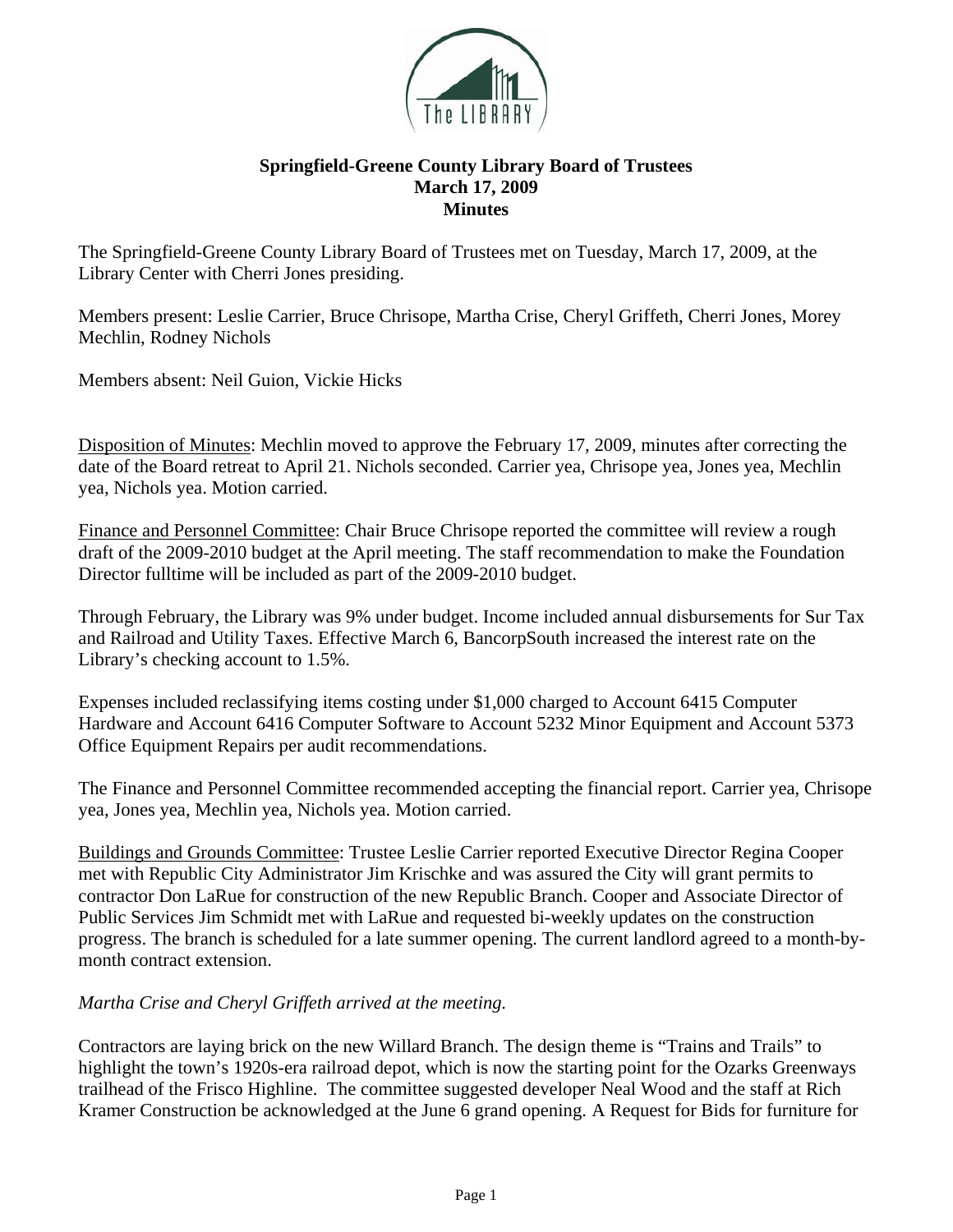the new branch is posted on the Library's website with a closing date of March 27. Furniture bids will be awarded on March 30.

Library staff spoke with a Fair Grove landowner about property located across from the elementary school. The committee recommended staff get an appraisal on the property.

Renovations to the Library Center teen area will begin in early April 2009. The teen area will receive new paint, carpet squares and furniture. The grand opening for the new area will be held at the May 1, 2009, Teen Night. Funding for the renovations was provided by a grant from the Friends of the Library.

Programs, Services and Technology Committee: Circulation in February increased 8.5% with 308,814 materials circulating systemwide. Total branch traffic increased 17.4% with 151,704 patron visits. Systemwide, 1,602 groups used the meeting rooms with an attendance of 10,795. There were 266,341 searches from the Library's electronic products. The web server recorded a total of 767,788 page views by 83,817 visitors during February.

Report of the Director: Interior designers from Buxton-Kubik-Dodd, Inc., were named as recipients of the 417 Magazine's Interior Design Award for their work at the Park Central Branch.

Library Center Reference Department Manager Kay Rader was introduced. Rader previously worked as a reference librarian at the St. Louis County Library and also served as director of the American Library in Paris, France.

Cooper attended a "CrossRoads to Caring" open house at the American Red Cross where they were fed "heater-meals" and were given a presentation on their services. The American Red Cross would like to work with the Library to educate children about fire safety.

Cooper and Republic Branch Manager Kim Flores staffed a table at the Republic Chamber of Commerce Business Expo. They displayed signs and distributed fact sheets promoting the new facility.

Cooper and Foundation Director Michelle Creed will speak to the Republic Chamber of Commerce at a lunch meeting on April 7, 2009. They will discuss plans for the new Republic Branch Library and possible giving opportunities.

Cooper was invited to speak at the Greater Ozarks Pachyderm Club meeting on April 24, 2009.

On March 24, Midtown Carnegie Branch Circulation Department Manager Gina Marie Walden and Outreach Services Manager Allison Eckhardt will represent the Library at the Hope Connection, a oneday service event for the homeless.

Cooper will serve as the Library's representative for the Battlefield Tax Increment Financing (TIF) Committee. Cooper was invited to serve on the Springfield Chamber of Commerce's Local Issues Task Force as well as the Good Community Committee. Her application was submitted for Leadership Springfield and the Downtown Rotary Club.

Cooper displayed the t-shirt some staff will wear to promote the Big Read events. The shirts are imprinted with "What Page Are You On?" and the Library's logo. Shirts will also be sold in the Between Friends Gift Shops.